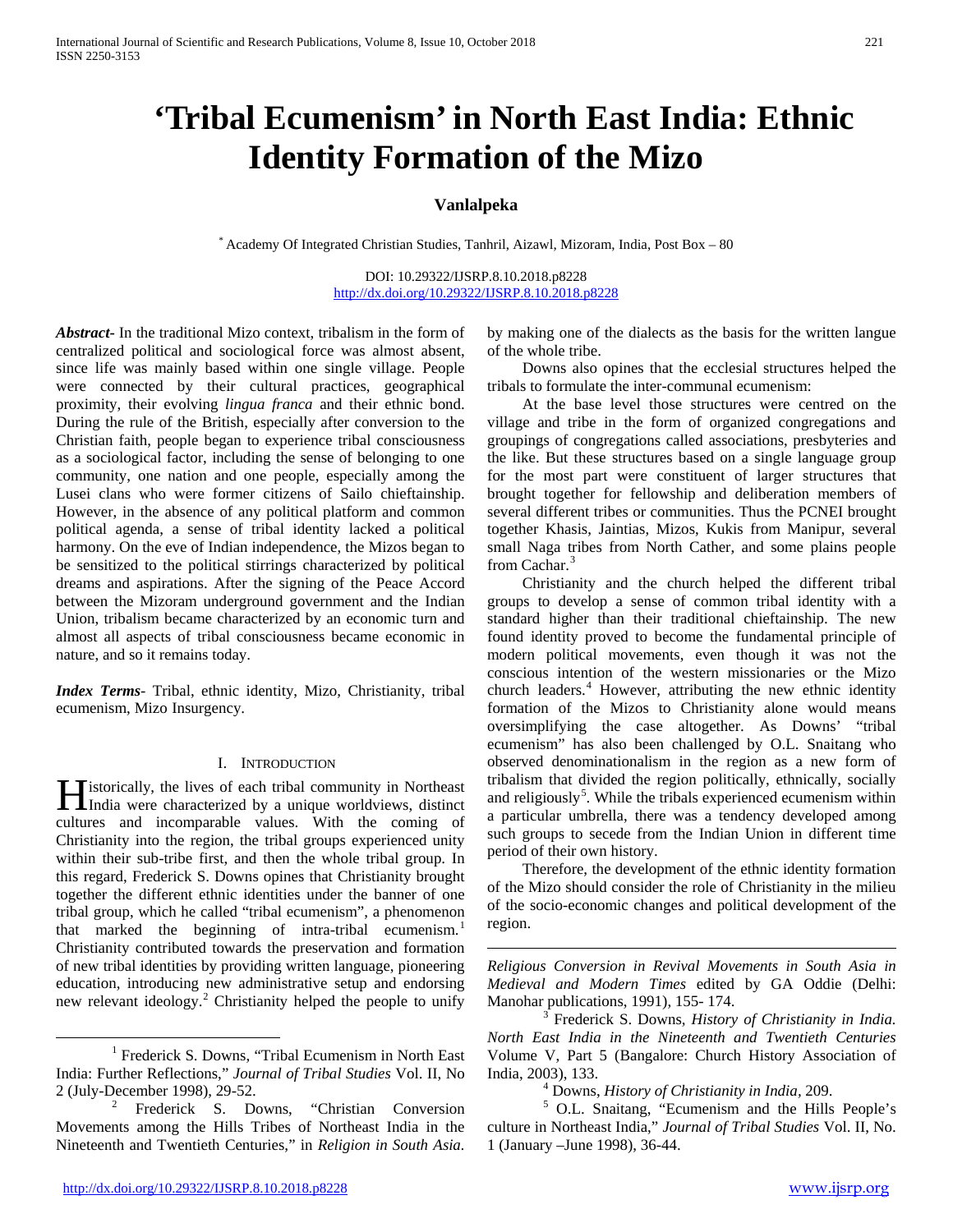International Journal of Scientific and Research Publications, Volume 8, Issue 10, October 2018 222 ISSN 2250-3153

#### II. GENESIS OF THE EVOLVING IDENTITY

 Identified as belonging to a marginal community called *Mizo*, or *Zo*, used by scholars outside Mizoram, and also *Zomia*, a term coined by Willem van Schendel,<sup>[6](#page-0-4)</sup> they have always been known as runaways, fugitives, abandoned communities. They have traditionally evaded state-making schemes such as "slavery, conscription, taxes, corvee labours, epidemics and warfare".<sup>[7](#page-1-0)</sup> Therefore, the identity of the Mizos cannot solely be defined by their written documents, or any other visible written documents, so a proper writing of their history would also require employment of their oral traditions.

 The earliest oral tradition of the Mizo began with a struggle to attain freedom against the oppressive rule that seemed to have lorded over them. A well known Mizo fable known as *Chhinlung chhuak* describes the different tribes as originating from one common point. It suggests the presence of a big cave, with a gate well guarded by a gatekeeper somewhere in the east. Almost all the different Mizo clans came out in pairs from that cave. The story goes that there came a time when one clan called Ralte came out, but they were so noisy that the gatekeeper assumed that many people had already gone out and he finally closed the gate of that cave<sup>[8](#page-1-1)</sup>. Almost all the different clans<sup>[9](#page-1-2)</sup> share a parallel pattern of this narrative with slight contradictions and variations. The familial bond shared between the different groups of Mizo people often continues to be traced along the line of the *Chhinglung* tradition. Another myth coming up among the community is that the Mizos are one of the lost tribes of Israel<sup>[10](#page-1-3)</sup> that had little impact on the worldviews of the whole Mizo society.

<span id="page-1-11"></span> The religious practices were drawn along the lines of their ancestors by reciting a simple ritual, '*Pi biakin lo chhang ang che, pu biakin lo chhang ang che',* meaning, 'Let my plea be answered by whoever my ancestor worshipped'.<sup>[11](#page-1-4)</sup> C. Liantluanga dated the origin of religious practices of the Mizos to around 1500.<sup>[12](#page-1-5)</sup> Liangkhaia, considered as the first historian among the Mizos, observed that each clan followed a particular and distinct

<span id="page-1-9"></span><span id="page-1-2"></span>any tribes coming from the Chhinlung like Lusei, Ralte, Hmar, Pawi, Paite, Khiangte, Chawngthu, Chawhte, Ngente, Renthlei, Tlau, Pautu, Rawite, Zawngte, Vangchhia, Punte; See also Liangkhaia *Mizo History* 4<sup>th</sup> Edition (Aizawl: Mizo Academy of Letters, 1976).

<span id="page-1-3"></span><sup>10</sup> Zaithanchhungi, *Israel-Mizo Identity* (Aizawl: S.T. Printing Press, 1992).

<span id="page-1-10"></span><span id="page-1-4"></span><sup>11</sup> V.L. Siama, *Mizo History* Second Edition (Aizawl: Lengchhawn Press, 2009), 10.<br><sup>12</sup> C. Liantluanga, *Hmanlai Mizo Nun(Life of the Early* 

<span id="page-1-5"></span>*Mizo)* (Aizawl: Mizoram Publication Board, 1999), 6.

pattern of religious rituals.<sup>[13](#page-1-6)</sup> The tribal religious beliefs regulated tribal identity and tribal consciousness was also based on their religious worldviews. *Sakhua*, a term used in the present day as equivalent to religion once referred to the family or clan god, which might be unique to that clan.<sup>[14](#page-1-7)</sup> In the same way, Saiaithanga also observed that religion was drawn along the lines of clan identity. One clan shared one religious ritual and that in turn shaped their ethnic identity.<sup>[15](#page-1-8)</sup> Changing of one's clan called *saphun* required changing of one's religious rituals accordingly.

#### III. HISTORY OF TRIBALISM OF THE MIZOS

 When the Mizo settled in Len Tlang region of present day Myanmar around 1460 AD, they lived together according to their own clans with little sense of a kindred bond.<sup>[16](#page-1-9)</sup> The early Mizo history was a story of exile from the major tribes of the region, but it was also a story of intra-tribal wars. Almost all the clans had their own stories of intra as well as inter-clan rivalries. However, the formation of the Lusei clan under a particular ethnic umbrella must be attributed to the Sailo chieftainships, who were in reality the descendents of a non-Lusei tribe.<sup>[17](#page-1-10)</sup>

 Intra-tribal war was also fought time to time among the upcoming Sailo chiefs. In 1760, Lallula, a Sailo chief massacred the Thlanrawn (Pawi) clan in the village of Zopui out of revenge for the Pawi aggression. In around 1789, the strong Sailo chiefs' migration was commenced from the south towards the north following the Hrangkhawl, Biate, Thado and other kindred tribes. The northward migration of the Sailo chiefs was due to the pressure from the Zahau, Hualngo and Fanai clans until they eventually occupied the northern part of the present Mizoram.<sup>[18](#page-1-5)</sup> Meanwhile the Sailo chieftainship routed most other Lusei clans by 1857. Among the Lusei tribes, major wars were also fought among themselves like that of the War of North and South (1856-1859) and the War of East and West (1877-1880) in which different Sailo chiefs fought a heavy war between themselves with heavy losses.

<sup>13</sup> Liangkhaia, *Mizo Chanchin* Fourth Edition (Aizawl: Mizo Academy of Letters, 1976), 24.

<sup>14</sup> Zairema, "The Mizos and their Religion," in *Towards a Tribal Theology: The Mizo Perspectives* edited by K. Thanzauva (Jorhat: The Mizo Theological Conference, 1989),

31-44. <sup>15</sup> Saiaithanga, *Mizo Sakhua* (Aizawl: R. Lalsawmliana,

 $16$  Each of the clan has their own particular villages or some kindred clan together in some villages: the Lusei Clan in Seipui and Khawkawk, the Kawlni clan in Suaipui and Saimhmun, the Chawngthu clan in Sanzawl and Bochung, the Hauhnar, Chuaungo and Chuauhang in Huanhnar valley, the Ngente, Parte and Punte in Chawnghawih and Siallam villages; K. Zawla, *Kan Pipute leh Thlahtute Chanchin*, op. cit, 12.

<sup>17</sup> Joy L.K. Pachuau, *Being Mizo. Identity and Belonging in Northeast India (Delhi: Oxford University Press, 2014)*, 115. <sup>18</sup> A.G. McCall, *Lushai Chrysalis* Reprint (Aizawl:

Tribal Research Institute, 2003), 36.

<span id="page-1-6"></span> <sup>6</sup> Willem Van Schendel, "Geographies of Knowing, Geographies of Ignorance: jumping Scale in Southeast Asia", *Environment and Planning D: Society and Space* 20/6 (2002),

<span id="page-1-7"></span><span id="page-1-0"></span><sup>647-668. 7</sup> David C. Scott, *The Art of Not Being Governed* (New

<span id="page-1-8"></span><span id="page-1-1"></span><sup>&</sup>lt;sup>8</sup> K. Zawla, *Mizo Pipute leh an Thlahtute Chanchin* (*Narratives of the Mizos and their Ancestors*) (Aizawl: Maranatha Printing Press, 1976), 12.<br><sup>9</sup> Liangkhaia considered the different tribes of Mizo as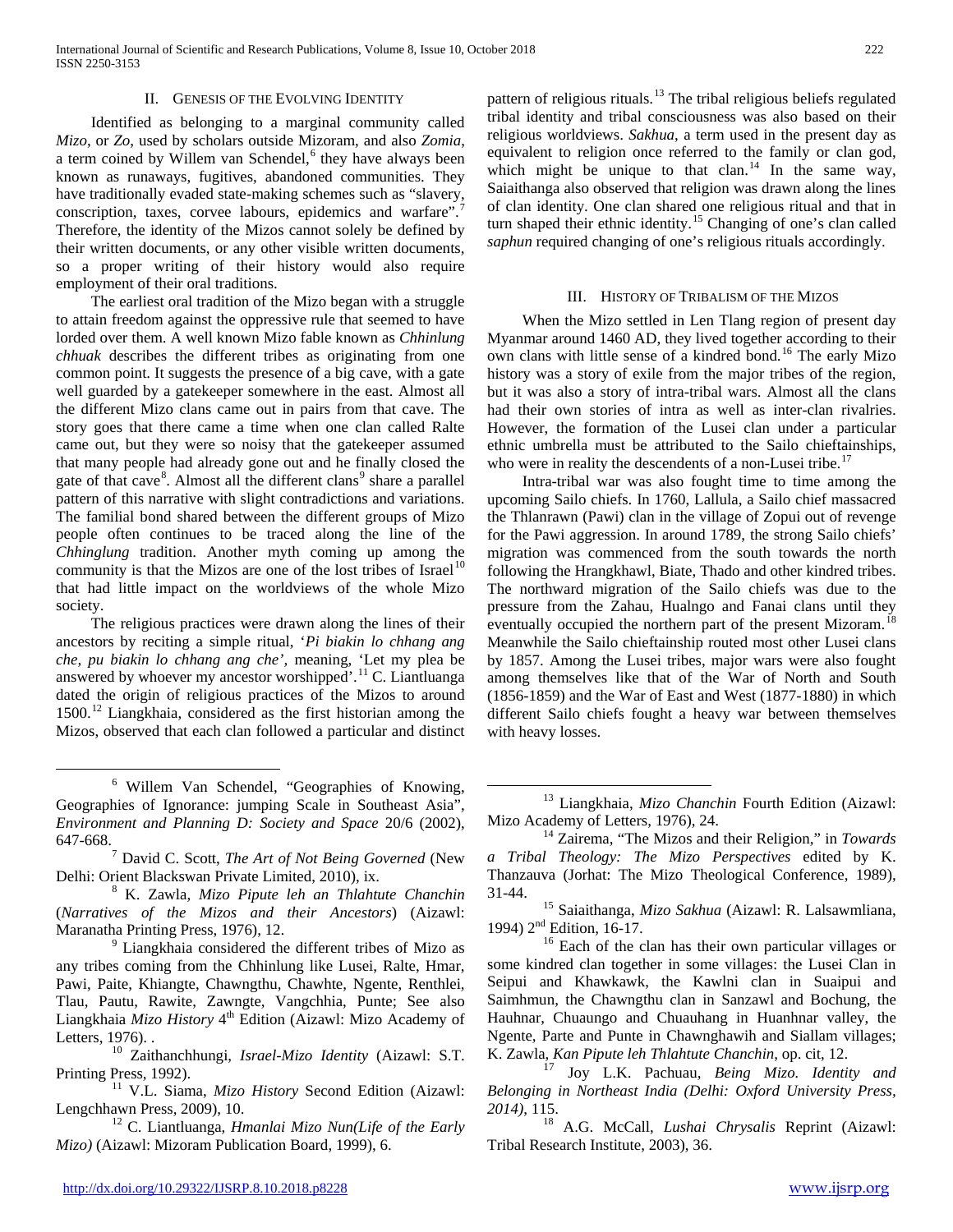#### IV. COMING OF THE WESTERN POWERS

 On the eve of the coming of the western powers, the Sailo and Pawi (Lai) chiefs $19$  became dominant in the region. In spite of their rivalries, they also learnt from one another and there was also overlapping of culture between the two.<sup>[20](#page-2-0)</sup> There was also another clan called Mara, but they had been often in the shadow of the Lai chieftainship and already shared a close familial bond.<sup>[21](#page-2-1)</sup> Most of the other sub-clans were either culturally assimilated or politically subdued by the Sailo chiefs to develop a macro identity. Joy LK. Pachuau made the interesting remark that this identity constituted a "conscious transformation of a sense of belonging from a micro-locality to a macro-locality identified by a particular set of hills".<sup>[22](#page-2-2)</sup>

 The advent of the British power in the region provoked the tribals and invited recurring raids on the plain regions. As early as the 1840s, there were frequent raids on their neighbouring regions to compensate for the encroachment on their land, to show their supremacy and thirst for spoils. The British government retaliated by sending a military expedition as well as agents from time to time but these rarely delivered the expected results. Eventually, two successive expeditions were dispatched in 1888-1889 and 1889-1890. The second expedition usually known as the "Chin – Lushai Expedition of 1889-90" marked the most important stage of annexation of the Lushai hills. With the amalgamation of the Lakher region into the empire in 1931 the annexation of the region was completed.<sup>[23](#page-2-3)</sup> The British rule witnessed the gradual loss of the different sub-ethnic identities in such a way that since that time the census has recorded the people as Lushai, Kuki, Pawi, Lakher and Hmar.<sup>[24](#page-2-4)</sup> With such brands inscribed upon them, the different tribal groups pursued the requirements of such categories.<sup>[25](#page-2-5)</sup>

<sup>19</sup> It is admitted that both sides proved themselves as equally strong with number of successes, however, it is most likely that the Lusei chiefs left Thantlang and Lentlang in the Chin Hills for the present Mizo hills due to the pressure from the Lai community; Vanlalchhuanawma, *Christianity and Subaltern Culture,* op. Cit, 32. 20 Vanlalchhuanawma, *Christianity and Subaltern* 

<span id="page-2-0"></span>*Culture: Revival Movement as a Response to Westernization in Mizoram* (Delhi: ISPCK, 2006), 32.

<span id="page-2-6"></span><span id="page-2-1"></span> $^{21}$  Hlychho, a Mara clan is known as Hlawnchhing in the Lai area, Chozah is known as Chinzah in the Lai region as well. Intermarriage between the Lai and the Lusei clan like Sailo was also a recurring phenomenon in the history of the region. Sailo was known among the Maras as Shyhlo as well; See also V. Lalchhawna, *Autonomy Movement in Mizoram* (Aizawl: V. Lalchhawna, 2014), 10.

<span id="page-2-7"></span><span id="page-2-3"></span><span id="page-2-2"></span><sup>22</sup> Pachuau, *Being Mizo*, 128.<br><sup>23</sup> Animesh Ray, *Mizoram: Dynamics of Change* (Calcutta: Pearl Publishers, 1982), 34.

<span id="page-2-8"></span><span id="page-2-4"></span><sup>24</sup> SK. Chaube, *Hill Politics in Northeast India* Third Edition (New Delhi: Orient Blackswan, 2012), 170.

<span id="page-2-10"></span><span id="page-2-9"></span><span id="page-2-5"></span> $^{25}$  When the Superintendant called and registered them for a census, they simply used their sub tribes identity like Zathang, Chinzah, Hlawnchhing, etc instead of Pawi or Lai, among the Maras almost half of the tribes preferred to use the term '*Kalia*' for their common umbrella instead of 'Mara' when

 With the appearance of Western Christian missions in the Hills since 1891, the Mizos embraced different Protestant sects, mainly the Presbyterian and the Baptist traditions that often stressed individualistic Christian faith through conversion, revival and charismatic experiences. Like anywhere in the world, education was an important tool of mission in the Mizo hills. Initially, the expansion of education far outshined the expansion of the Gospel. For instance, in the census of 1901, there were already 761 literates while there were only 45 native Christians.<sup>[26](#page-2-6)</sup> The modern western education also created an elite group among them that grew up to be an influential counterpart to the traditional chieftainship. S.K. Chaube opines that the British administration and western education most benefitted the Lusei of the northern and central parts of the region who in turn sprung up as the most advanced group in different fields.<sup>[27](#page-2-7)</sup> The introduction of western medicine, education and the Gospel was perceived to have liberated the people from the fear and bondage associated with their former religious worldviews. Christianity, being an egalitarian faith by tradition, changed their basic identity and put them under a unified umbrella of religious identity.[28](#page-2-2) Lalsangkima Pachuau observed that the Pathian (God) of a distant heaven who vaguely figured in their primal religion came to occupy the central place in Christianity. The implication of this change in divine role and personhood was seen in the changed Mizo worldview and social relations.<sup>[29](#page-2-8)</sup>

### V. RECONSIDERATION OF TRIBAL IDENTITY

 As the British government vassalized the Mizo chieftainship, they ruled the region through the chiefs with gradual changes introduced by them. N.E. Perry, Superintendant of the Lushai hills (1926-28), affirmed the necessity of Mizo chieftainship for financial reasons and its indigenous set up. The chief was almost given free rein in the day-to-day administration on simple cases.<sup>[30](#page-2-9)</sup> But the power of the chief was gradually restricted and constrained in grave cases like murder and rape<sup>[31](#page-2-10)</sup>, issues of immigration, hereditary matters and confiscation of the property of villagers.

 The concept of tribalism during the colonial period can briefly be summarized as a tension between the Sailo clan and

modern political developments were intruding into their lives for

<sup>26</sup> Lalhmuaka, *Zoram Zirna Lam Chhinchhiahna (The Records of Zoram Education)* (Aizawl: Tribal Research Institute, 1981), 3. 27 Chaube, *Hill Politics in Northeast India*, 170-171. 28 Zolawma, *Tribal Ecclesiology* (Delhi: Christian

World Imprint, 2016), 33.

<sup>5</sup> Lalsangkima Pachuau, "Mizo "Sakhua" in Transition Change and Continuity from Primal Religion to Christianity" *Missiology: An International Review*, Vol. XXXIV, No I (January, 2006), 41- 57. 30 N.E. Perry, *Monograph on Lushai Customs and* 

*Ceremonies* Reprint (Aizawl: Firma KLM Private Limited on

<sup>31</sup> Perry, *Monograph on Lushai Custom., 1.*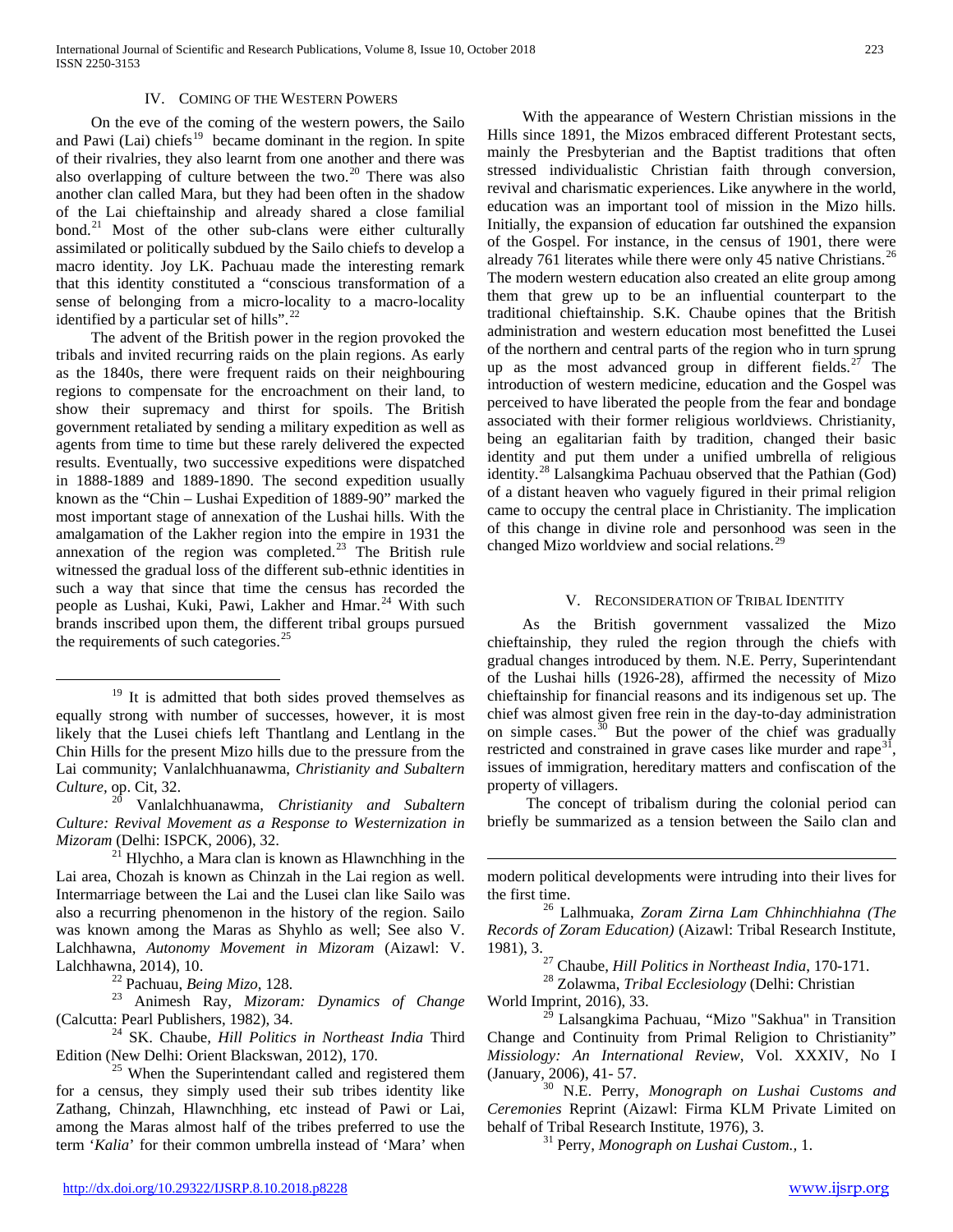the commoners, in some cases also as a reaction to the suppressive rule of the British Superintendent".<sup>[32](#page-2-7)</sup> There was also a grand shift in the self understanding among the different subclan groups as they began to come closer under the umbrella of one generic term called Mizo. B. Lalthangliana observed that among the Hmar sub-tribe, less than one third of the group continued to identify themselves as Hmar in the 1961 census. Less one fourth of the Lai who considered themselves as Lai in 1901 considered themselves as Lai in the 1961 census. Other clan groups like Lusei, Paite and Ralte considered themselves simply as "Mizo" by 1961, rejecting their own sub-ethnic identity.[33](#page-3-0) The intra-tribal tension of the past almost disappeared in the face of more oppressive and stronger powers wielded by the colonial, national and religious authorities.

 The main cause of tension between the chief and the commoners was the provocation of the rise of the elite class, mainly through conversion and education. It was the church that laid the foundation of education. More or less along the same lines, Animesh Ray has opined that the flow of modern cash and the exposure of the people to land beyond the hills through their participation in the different wars were responsible for the emergence of a new class in the society they eventually struggled for recognition of their status and privilege. Thus, they came into conflict with the ruling class.<sup>[34](#page-3-1)</sup> The new intelligentsia were emancipated through salaried jobs, trade and commerce, but they wanted freedom from the chiefs and also the customary requirements.<sup>[35](#page-3-2)</sup> With a settled and peaceful life free from frequent tribal warfare, the Mizo chiefs were no longer the leaders of the people; instead, they became the local representatives of the alien government.<sup>[36](#page-3-3)</sup>

<span id="page-3-14"></span> Anthony McCall created the district chief's Durbar in 1941 in which chiefs of different circles were supposed to send representatives on the basis of election. $37$  The Superintendant A. R. Macdonald made a plan to form a conference that was supposed to be represented by both the chiefs and the commoners with one representative each. The first election of each Circle was held on  $16<sup>th</sup>$  January 1946, the occasion also witnessed the termination of the powers of disobedient chiefs and also the installation of new chiefs in their place. The representatives of Aizawl circle passed two controversial resolutions at that time. One of the important resolutions was that cases of expulsion of villagers by chiefs were serious and needed serious reconsideration. At the same meeting, the members of the committee asked a deceptively complex question to the Superintendant Macdonald, "Who is the owner of the land?" and

 The so-called Mizo Union, the first political party in the state, was formed in Mizoram in  $1946<sup>40</sup>$  $1946<sup>40</sup>$  $1946<sup>40</sup>$  to voice the resentment of the masses against the chiefs.[41](#page-3-8) It was originally named by R. Vanlawma, the founding member and also the first General Secretary, as "Mizo Common Peoples Union." It was later renamed as "The Mizo Commoners Union" and finally the "The Mizo Union." The interest of many of the members was fuelled by the wish to undermine the status and privilege of the chiefs. $42$ The MU was formed with the objective of gaining the upper hand by the common people against the chiefs. However, the opposition to the chiefs was regarded by the British as opposition to the British rule.<sup>[43](#page-3-10)</sup>

When the first Assembly was called on  $24^{\text{th}}$ -26<sup>th</sup> September 1946, the most important resolution was to end the *Ramhual*  taxation.[44](#page-3-11) However, it was resolved that it should be done on a voluntary basis and no one could be compelled to comply. However, the then Superintendent of the Lushai Hills, MacDonald, insisted that the President and the General Secretary give their signature over a letter that nullified the said resolutions.[45](#page-3-12) The tension between the Chiefs and the Mizo Union reappeared many times through the interference of the British Superintendant who supported the traditional chieftainship and who vassalized the chiefs as their faithful agents. Against all the odds, the position of the chiefs continued unchanged even after the end of the British rule in 1947, till the enactment of the Assam Lushai Hills District Act in 1954. The then Chief Minister of Assam put up the "*Acquisition of Chief's Rights Bill*"[46](#page-3-13) that ended chieftainship.

 With the spread of Christianity also appeared the new hierarchical set up of the church with the priests (ordained ministers) and the laity. In 1910, the Lushai Presbytery was held and the first ordination was done in 1913 in which Pastor

 38 Chaltuahkhuma, *History of Mizoram* (Aizawl: Chaltuahkhuma and Sons, 1987), 86.

<sup>39</sup> Ray, *Mizoram*, 39. 40 R. Vanlawma, *Ka ram leh Kei. (Political History of Modern Mizoram)* Third Edition (Aizawl: M.C. Rinthanga,

1989), 130.<br><sup>41</sup> Ray, *Mizoram*, 40.<br><sup>42</sup> Vanlawma, *Ka Ram leh Kei* ..., 133.<br><sup>43</sup> Ray, *Mizoram*, 40-41.<br><sup>44</sup> Annual rice tax given by each family of the village to<br>their own respective chiefs.

<sup>45</sup> Vanlawma, *Ka Ram leh Kei*, 149.<br><sup>46</sup> Under this Act, the rights and privileges of all the existing 259 chiefs in the region covered by the Mizo District (excluding the Pawi-Lakher region) were acquired by the Government of Assam and handed over to the Mizo District Council on  $1<sup>st</sup>$  April 1958. In the Pawi-Lakher region, the rights and interest of the 50 chiefs were handed over to the Pawi-Lakher Regional Council on 15<sup>th</sup> April 1956; Ray, *Mizoram* ..., 41.

<span id="page-3-11"></span><span id="page-3-10"></span><span id="page-3-9"></span><span id="page-3-8"></span><span id="page-3-7"></span><span id="page-3-6"></span><span id="page-3-5"></span> <sup>32</sup> Ngurbiaka, "Emergence of Mizo District Council and Pawi-Lakher Regional Council," in *A Modern History of Mizoram* edited by Sangkima (Guwahati: Spectrum Publications,

<span id="page-3-13"></span><span id="page-3-12"></span><span id="page-3-3"></span><span id="page-3-2"></span><span id="page-3-1"></span><span id="page-3-0"></span><sup>&</sup>lt;sup>33</sup> B. Lalthangliana, "Mizo Identity," *Seminar & Important Papers* (Aizawl: Tribal Research Institute Art & Culture Department, Government of Mizoram, 2008), 15 - 23.<br><sup>34</sup> Ray, *Mizoram*, 39.<br><sup>35</sup> Ibid, 66.<br><sup>36</sup> Ibid, 40.<br><sup>37</sup> McCall, *Lushai Chrysalis*, 246-252.

<span id="page-3-4"></span>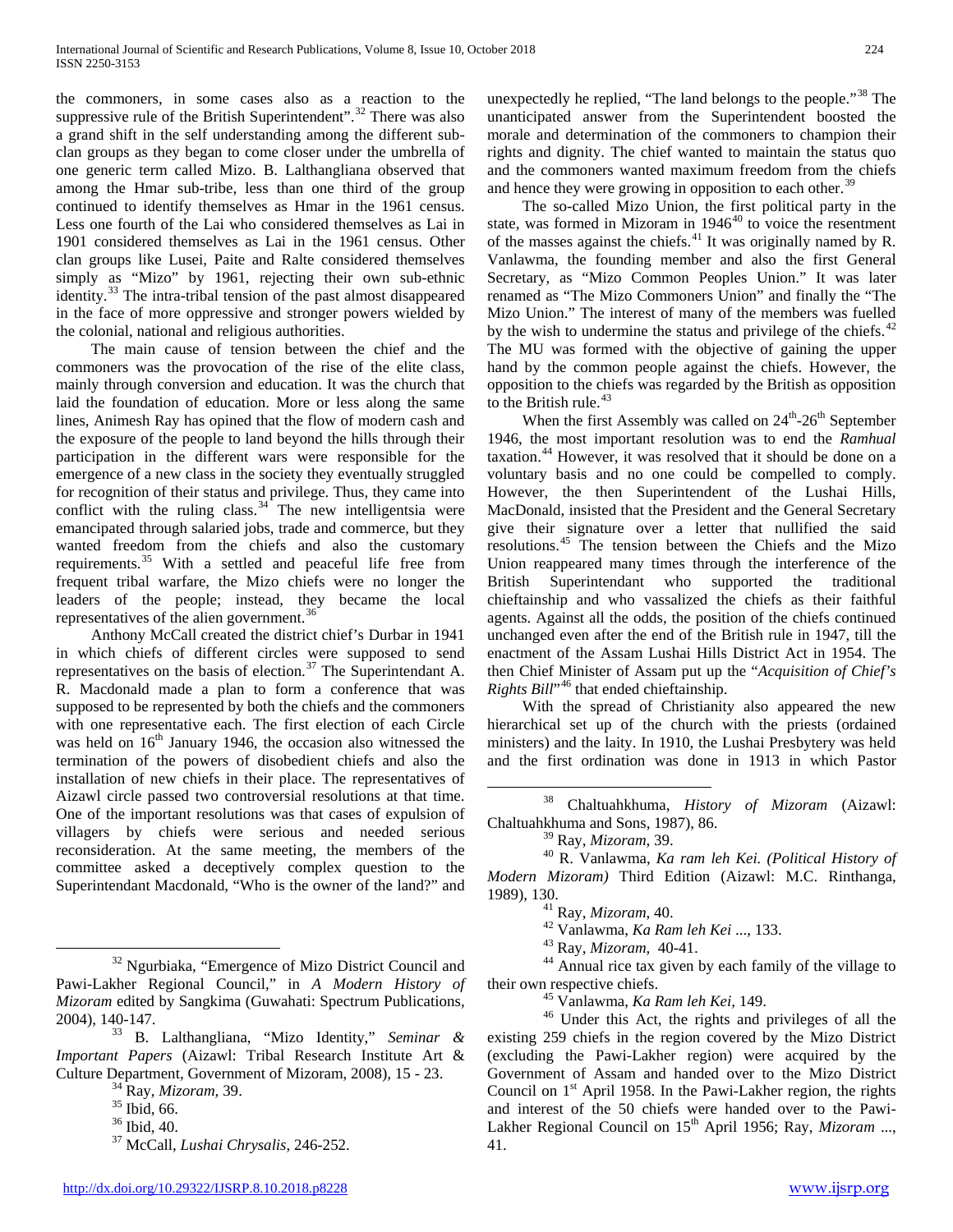Chhuahkhama was given his ordination. However, among the commoners, the so-called modern democratic ideals were also growing along the lines of Christian values and morals. The missionaries influenced the life of the tribals by implanting new concepts and new standrard of living. The whole fabric of social, cultural and political spheres was moulded and shaped by missionaries. $47$  However, since 1904, through different revival stirrings the Mizo church has been periodically revitalized. Many of these revival stirrings took the form of indigenous cultural phenomena.[48](#page-4-0) According to Vanlalchhuanawma, revival was "a tribal social protest against absolute colonization of western theological system, denominationalism, and ecclesial symbols."[49](#page-4-1) Christianity, through revivals, helped the Mizo to develop their own ethnic identity along the line of their cultural elements.

#### VI. THE MNF INSURGENCY MOVEMENT

 When the Mizo Hills was merged into mainline India, many Mizos from both the leaders and the masses considered that such a merger was both temporal and alterable. The different government officials who trespassed upon the Mizo moral standards sowed the seeds of hostility. To worsen the situation, when the people predicted the periodic famine, the Assam Government dismissed the impending danger as simply tribal superstition and did not heed their apprehension.<sup>[50](#page-4-2)</sup> First as a relief project, the Mizo National Famine Front was started on  $22<sup>nd</sup>$  October 1961.<sup>[51](#page-4-3)</sup> It soon gained the confidence of the people and later became the symbol of Mizo national identity<sup>[52](#page-4-4)</sup> and the revolutionary movement was defined with national terms. Tribalism during the insurgency movement can best be described as a tension between the Mizos and the *Vai*, mainline Indians (the term very often implies Hindus, and also worshippers of idols).

 The relatively modern Mizo ethnic national consciousness was rooted in a belief that the distinctive Mizo culture, language

<span id="page-4-9"></span><span id="page-4-2"></span>*Flows, Rat-Famine and the Politics of Philanthropy (1881-2007)* (New Delhi: Manohar, 2008), 21.<br> $51$  The impact of famine on the reputation of the Indian

<span id="page-4-6"></span><span id="page-4-3"></span>government was a decisive one as it was repeatedly compared with the British administration, which was considered benevolent and sympathizing with the plight of the people. They often mentioned that they were better off during the British rule as their distress were addressed automatically; Sajal Nag, "Bamboo, Rats and Famines: Famine Relief and Perceptions of British Paternalism in the Mizo Hills (India)", *Environment and History*

<span id="page-4-8"></span><span id="page-4-7"></span><span id="page-4-4"></span> $\frac{1}{52}$  Chawngsailova, *Ethnic National Movement in the role of the MNF* (Aizawl: Mizoram Publication Board, 2007), 53.

#### VII. BOMBING OF AIZAWL AND PERIOD OF INSURGENCY

On the fateful day of  $1<sup>st</sup>$  March 1966, the Mizo National Front declared independence from the Indian Government. The memorandum submitted to the Indian Government highlighted a number of causes responsible for their desire to secede from the Indian Union, one of such was to avoid religious assimilation and "Hindu indoctrination", claiming that Hindu encroachment was likely to culminate in suppression of Christianity which would be equal with assimilation of their interests and ethnic identity. They also assumed that the Indian government tried to "wipe out Christianity". They blamed the non-tribal high ranking officials as being responsible for introducing sexual immorality in the region.[57](#page-4-7) The MNF also brought up the issue of the Central Government conducting Public examinations on Sundays and official dignitaries occasionally visiting Mizoram on Sundays. At the same time, restrictions on free entry of missionaries into the district were seen as a challenge to the full liberty of Christianity.<sup>[58](#page-4-8)</sup>

 The Indian Army retaliated by aerial bombardment of different towns and villages in the then Lushai Hills District in March 1966. When the Armies recaptured towns and villages, the countermeasures that they gave were along the lines of their identity as Mizos. At the same time, most of the ultimatums issued by the Mizo insurgents bore an anti-Indian, specifically

 $\frac{55}{35}$  Kawnpui Mizo Convention (16<sup>th</sup>- 18<sup>th</sup> January 1965); Cited by Zamawia, *Zofate Zinkawngah Zalenna mei a Mit Tur a ni lo (The Light of Freedom should not be extinguished in the Mizo struggle)* (Aizawl: Lengchhawn Press, 2007), 968.<br><sup>56</sup> C. Zama, *Joshua Battalion* (Aizawl: JP Offsets,

2014). 57 "MNF Declaration of Independence"; Cited by

Zamawia, *Zofate Zinkawng*, 968.<br><sup>58</sup> J.V. Hluna, "Mizo Problem Leading to Insurgency",

in Proceedings of North East India History Association, Sixth Session, 1985, p. 445.

<span id="page-4-0"></span><sup>47</sup> Ibid, 65. 48 Vanlalchhuanawma, *Christianity and Subaltern Culture,* 80.

<span id="page-4-5"></span><span id="page-4-1"></span><sup>49</sup> Vanlalchhuanawma, "Quo Vadis Theological education? A Critique of the Theological education from the Perspective if Revival," in *Mizoram Journal of Theology* Vol. II No 1 (Jan-June 2011), 3-9. <sup>50</sup> Sajal Nag, *Pied Piper in Northeast India: Bamboo* 

and religious beliefs<sup>[53](#page-4-5)</sup> had been masterminded by God in His original plan. It is also opined that the perspective of the politicians Laldenga and Zoramthanga was rooted in the Christian theory of Liberation.<sup>[54](#page-4-2)</sup> Recognising their common familial descent, the Mizo District and the Manipur Hills on  $18<sup>th</sup>$ January 1965 adopted a number of resolutions, out of which they expressed their desire to come under one administration.<sup>[55](#page-4-3)</sup> The insurgency movement was spearheaded by the Lusei and any other clans subdued by the Sailo before the British appearance into the region. However, the MNF was also given moral support by almost every other non-Lusei clan in the region, including the Maras and the Lai in southern Mizoram. The Kuki and other Mizo clans in Manipur formed a separate army unit called the Joshua battalion.<sup>[56](#page-4-6)</sup>

 <sup>53</sup> Zoramthanga*, Mizo Hnam Movement History (A History of Mizo Nationalism Movement)* (Aizawl: Zoramthanga,

<sup>2016), 5. 54</sup> K. Vanlalmawia, *Laldenga, Zoramthanga and the Concept of Freedom* Unpublished Thesis submitted to North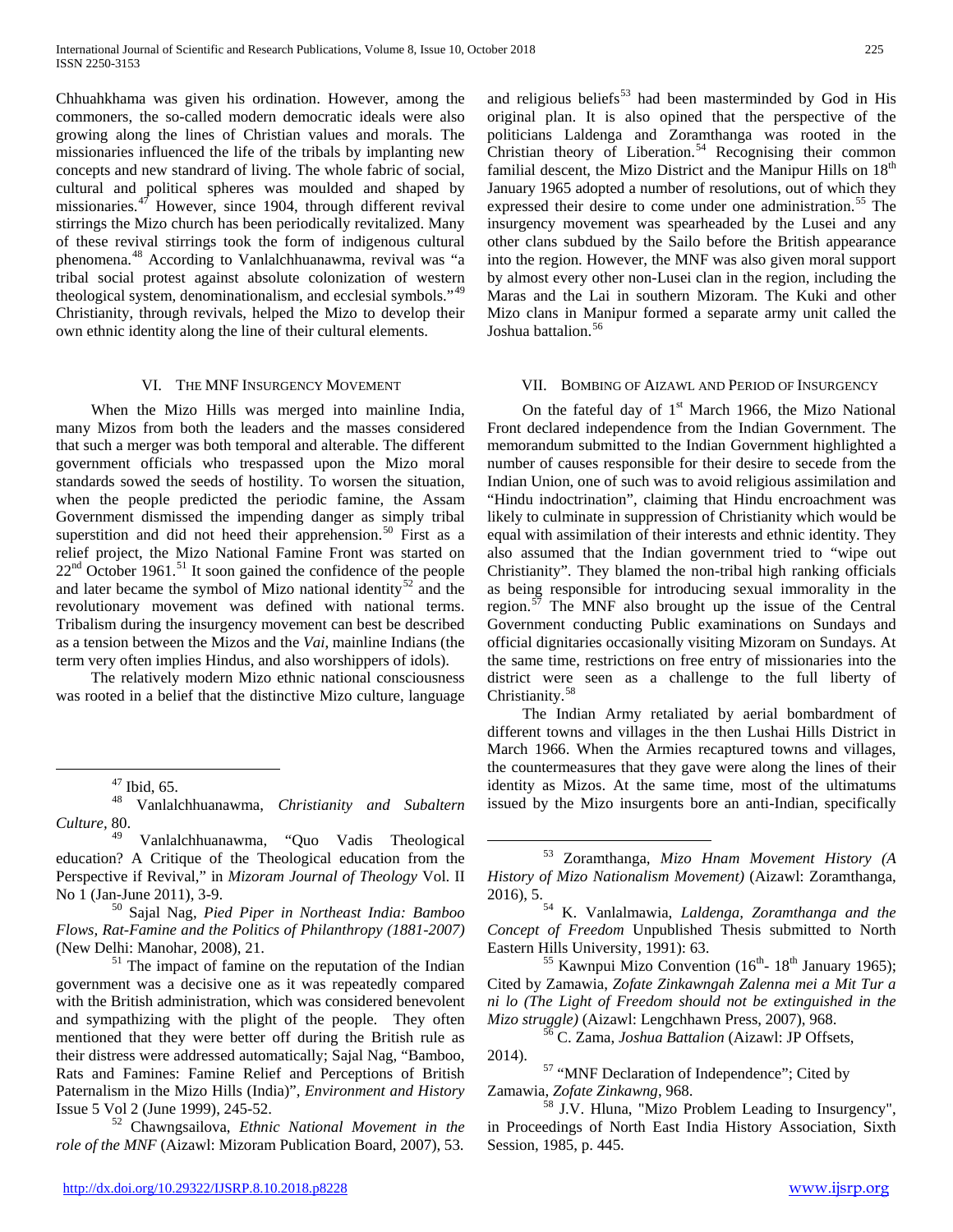anti-Hindu, sentiment.<sup>[59](#page-4-9)</sup> The Indian armies resorted to all types of aggression and harassment like rape, killing, torture, burning of houses and sending many suspects to jails in Assam. Following the aerial bombing of the Mizos, the Khasi MLA from Meghalaya such as Hoover H. Hynniewta spoke out in the Assam Assembly the same year. Mr. Hynniewta raised a very controversial question, "Do you think the Mizos are Indian?" He was referring to the excessive violence and inhumane treatment inflicted upon these fellow Indian citizens.<sup>[60](#page-5-0)</sup> It was the same question that has echoed in the ears of many Mizos till the present time.

 It is no surprise that every Mizo looked upon the *vai* people with suspicion and fear. $61$  In such a juncture, the involvement of the church leaders in committee bodies such as the Aizawl Citizens' Committee and the Christian Peace Committee was significant. The first pamphlet of the Aizawl Citizens' Committee declared that murder is a serious crime unacceptable to God, and this was distributed to different pockets in the region. Relying on the Defence of India Act, they gave awareness to the people about the authority and jurisdiction of armies and civil-military relationship. It was the church who first responded to the cry and dread of the people.<sup>[62](#page-5-2)</sup> The Committee also closely kept an eye on the people imprisoned on cases of suspicion and they also intervened on their behalf, risking their own lives.<sup>[63](#page-5-3)</sup>

 Meanwhile, besides engaging in violent and guerrilla warfare, the underground Mizo Government also tried to reform Mizo society by imposing 'Christian values'. Therefore, the sale of liquor (or '*Zu*') was strictly prohibited. They also forbade intermarriage between Mizos and non-Mizos, especially with '*vai*'. They also disapproved of the purchase of goods and other commodities from non-Mizo traders within the district as long as possible.[64](#page-5-4) In a very simple sense, when Christian tradition was offended, it was often considered to be an offence to their Mizo tribal culture.

<span id="page-5-6"></span> In 1969, the Indian army resorted to grouping villages in the name of Protected and Progressive Villages (PPV), aiming to starve the underground militia and stop the supply of food and any form of assistance to them.<sup>[65](#page-5-5)</sup> These upheavals marked the beginning of deeper untold misery for the Mizos.

# VIII. EXILE TO BANGLADESH AND ARAKAN

 Gradually, the MNF Government was compelled to take refuge in the hill ranges that lay within what was then East Pakistan (1969-1971), Arakan (1972-1974) and Rangamati, Bangladesh (1974-1986). In the words of Schendel "State boundaries cannot contain the story: territories bled into one another, insurgents were mobile across several national domains, and state agents were burdened by their spatial confinement within state borders."<sup>[66](#page-5-1)</sup> In spite of such hardships, they could manage to survive and keep the flame of nationalism alive because of the assistance that they received from the Zo ethnic families like the Pang, Bawm, Miria and others who lent a helping hand to them. The bond that they shared was especially stimulated by their faith, since many of them were also Christians.

 Their presence in Bangladesh among the people was reinforcement to the minority Christian population. And some of the best Mizo Christian hymns were composed while they were in exile in Bangladesh and those hymns were subsequently incorporated into the Mizo hymn books. An official agreement with the Association of Baptist, Dacca was signed that pertains to work among the tribals in the Chittagong Hill Tracts. It resolved that no European or Bengalis were allowed to visit those places, whereas the Mizo insurgents could freely roam. It was agreed that the missionary personnel would be from the MNF while the financial needs and the different assets would be given by the Association.<sup>[67](#page-5-3)</sup> Reminiscent of the 'Makabian revolt', the whole organization and morale was therefore characterized by Christian values. For instance, Zoramthanga, one prominent leader who was to become the Chief Minister of Mizoram, mentioned that during 1972-74 in Arakan, it was religious revival that boosted the morale of the volunteers and which enflamed their nationalistic enthusiasm when they were extremely low in their nationalist spirit.<sup>[68](#page-5-5)</sup>

#### IX. REAPPEARANCE OF TRIBALISM: SUB CLAN IDENTITY

 The sense of tribalism after the signing of the Peace Accord in 1986 was drawn along the lines of the government administrative boundaries, especially the Autonomous District Council. The sense of tribalism based on sub-tribal identity had been quietly evolving since the beginning of political consciousness in the Mizo Hills District. However, it attained an important political agenda only after the Peace Accord.

 On the 23rd April 1953, when the Pawi-Lakher Regional Council was inaugurated at Lunglei by Ch. Saprawnga, the then Parliamentary Secretary of Assam which was later upgraded to

 <sup>59</sup> N William Singh, "Quit Mizoram Notices," *Economic*  and Political Weekly Vol. 49, Issue No 25 (21<sup>st</sup> June 2014), 23-

<span id="page-5-0"></span><sup>34</sup> <sup>60</sup> J.V. Hluna, *Zawlkhawpui Senmawi Chan Ni (A Day Aizawl turned into Blazing Fire)* (Aizawl: Zoram Ni Organizing

<span id="page-5-1"></span><sup>&</sup>lt;sup>61</sup> Lalngurauva, *Mizoram Buai leh Kohhran (Insurgency and the Church)* (Aizawl: Lalngurauva, 2008), 18.

<span id="page-5-4"></span><span id="page-5-3"></span><span id="page-5-2"></span><sup>&</sup>lt;sup>62</sup> Ibid. 18.<br><sup>63</sup> Ibid. 133.<br><sup>64</sup> Tlangchhuaka. *Mizoram Politics* (in Mizo), A booklet issued by the MNF Headquarters (year and date not mentioned).

<span id="page-5-5"></span> $<sup>65</sup>$  C. Lalnunthara, "Grouping of Villages in Mizoram-Its</sup> Social and economic Impact" *Economic and Political Weekly* Vol. 6, Issue No  $30 (25<sup>th</sup>$  July 1981).

 <sup>66</sup> Willem Van Schendel, "A War within a War: Mizo Rebels and the Bangladesh Liberation Struggle," *Modern Asian* 

*Studies* (10th October 2015), 1-43. 67 Chawnglianthuama, *Zoram Buai Karah Harhna Ropui* (Revival in the Midst of Revival) (Aizawl: H. Lalchawimawia, 2011), 89. 68 Zoramthanga*, Mizo Hnam Movement History (A* 

*History of Mizo Nationalism Movement)* (Aizawl: Zoramthanga, 2016), 114.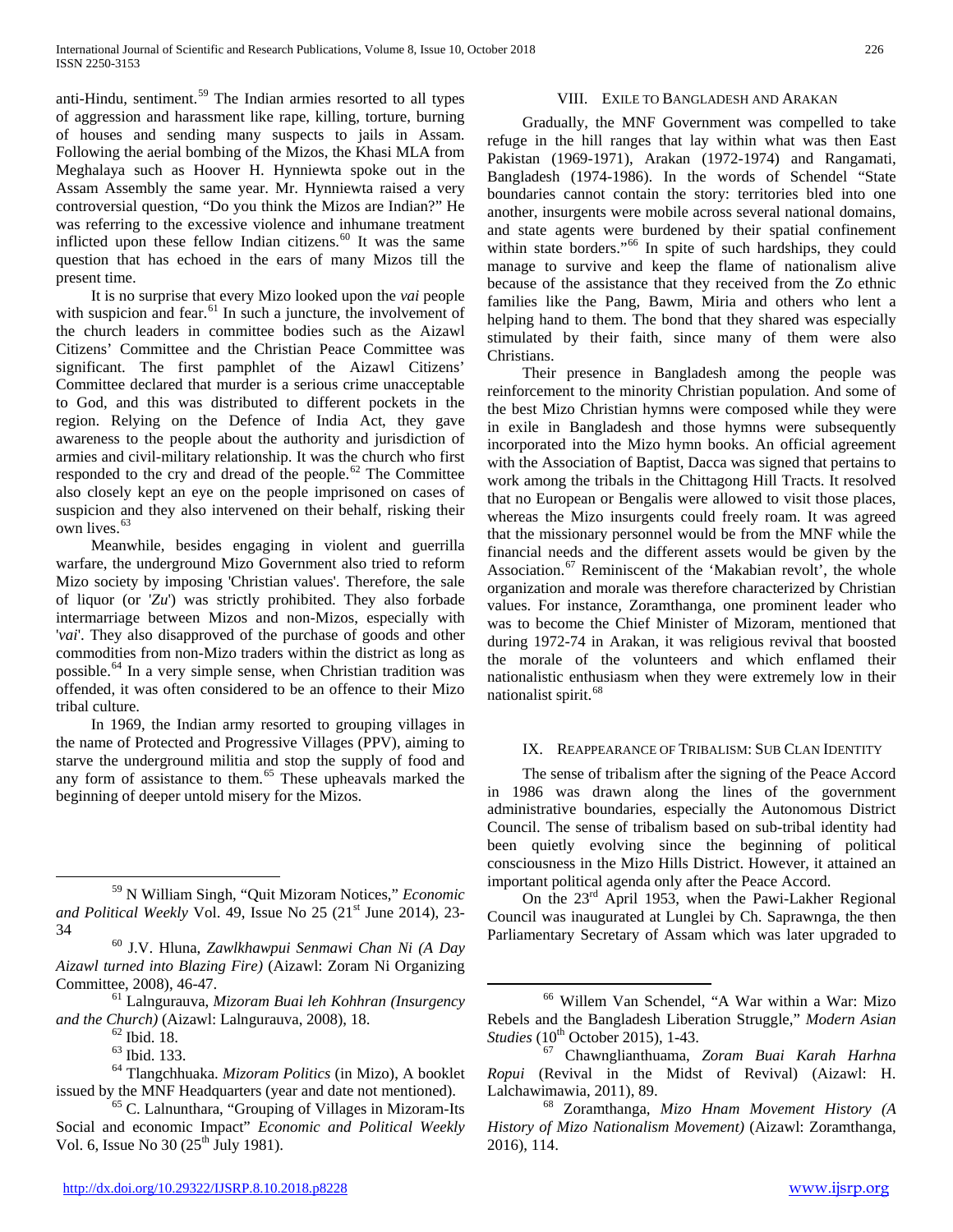Autonomous District Council in 1986.<sup>[69](#page-5-6)</sup> The Pawi (and also the Lakher) reluctance to come under the Lusei hegemony was considered as the main factor responsible for the secession.<sup>[70](#page-6-0)</sup> On 2<sup>nd</sup> April 1972, the Pawi-Lakher Regional Council was divided into three autonomous regions such as the Pawi region, the Lakher region and the Chakma region.<sup>[71](#page-6-1)</sup> The creation of the third District Council amazed many Mizo leaders, including Ch. Saprawnga, who considered the Chakma as purely outsiders, comparable with the *vais*. [72](#page-6-2) The overall assessment of the role and contribution of the Autonomous District Council in Northeast India, according to Robert Tuolor was tragic and "it has only strengthened identity politics"<sup>[73](#page-6-3)</sup> in which the Mizoram state would not be exempted.

 The points of disagreement between the Mizoram government and the tribal political sentiment lay in the subject of giving autonomous councils or the case of upgrading of the District Council to a Sixth Schedule status. Mizoram also faced the challenge of demands for autonomy by various tribal groups like Paite and Bru. Those tribal groups enjoying separate autonomous councils comprising of Lai, Mara and Chakma still desire for higher autonomy by demanding direct funding, and, if possible, Union Territory status.<sup>[74](#page-6-4)</sup> This is partly the resistance to the process of "Mizoisation" by smaller cognate tribes such as Paite, Hmar, Lai and Mara people in particular. Mizo identity is perceived to be Lusei-centric and acceptance of Mizo identity is equivalent to accepting Lusei language and culture.<sup>[75](#page-6-5)</sup>

 Those tribal groups that received Autonomous District Councils maintained their unique tribal identities, and predominantly retained Christianity as their foundation. In the case of the Chakmas, Christianity is seen as religion of the Mizos and the District Council played a very significant role in checking the infiltration of Christian mission work into the region. Among the Lai, the District Council acted as the promoter of Lai culture and Lai identity.[76](#page-6-6) Among the Hmar community, Lal Dena classified the community into two

 $^{69}$  Ngurbiaka, "Emergence of Mizo District Council," op. cit, 140-147.

<span id="page-6-0"></span><sup>70</sup> Z. Hengmanga, *Ka Vahvaihpui Ram leh Hnam (My Toil with the Nation)* (Lawngtlai: Pawi District Council, 1988),

<span id="page-6-1"></span>13.  $13.$   $17<sup>1</sup>$  HC. Thanhranga, "Working and Functioning of the Lakher Autonomous Regional Council in Mizoram", in *A Modern History of Mizoram* edited by Sangkima (Guwahati:

<span id="page-6-2"></span><sup>72</sup> Ch. Saprawnga, *Ka Zin Kawng (My Personal*)

<span id="page-6-3"></span>*Journey*) 2<sup>nd</sup> Edition (Aizawl: Lalkungi, 2007), 177.<br><sup>73</sup> Robert Tuolor, "Autonomous District Councils and Tribal Development in North East India: A Critical Analysis" *International Journal of Advancements in Research & Technology* Vol. 2, Issue 7 (July-2013), 408-418.<br><sup>74</sup> Roluahpuia, "Political Turmoil in Mizoram,"

<span id="page-6-7"></span><span id="page-6-6"></span><span id="page-6-5"></span><span id="page-6-4"></span>*Economics and Political Weekly, Vol. 50 Issue 31 (1<sup>st</sup> August) Econom*<br>2015): 1-5.<br><sup>75</sup> Ibid. 1-5.

<sup>76</sup> Pachuau, *Being Mizo*, 155.

groups: $77$  those that are assimilated in the mainstream Mizo society and others that mainly dwell together in the north-west part of the state. Practically, this fluid 'situational identity' is found among all the other tribes of the Mizos, however, from time to time, these other tribes have opposed the Mizo nomenclature as a mean to political leverage or political pressure to fight for their own benefits. The exceptions to this 'situational identity' are found among the Chakmas and the Brus whose distinctiveness is accentuated by both ethnicity and religion.

# X. CONCLUSION

 There has been a grand shift in the identity formation of the Mizos, especially their self understanding from the past to the present. Today, the identity of the Mizos as Indian is something that has been comparatively accepted in the past hundred or fifty years. However, when it is put to the test through their lives and experiences in mainline India as Mizo or northeast people, oftentimes it failed and confused the people and they often began to coil themselves inside the protective wall of their minority community. The role and implication of Christianity, on the other hand, in the ethnic identity formation of the people is so well rooted that it remained almost unchallenged. The identity of the Mizos as Christians is something that simply worked for mutual enrichment and reinforcement as the Christian faith have almost been fully indigenized. Even cases where Christianity failed as a moral guardian, it has always been the ideological foundation of the Mizo society. The so called sub-tribal consciousness also often made its appearance among the people as a new form of tribalism as centre-periphery polarities when economic development seems to benefit only the mainline Mizo society. Above all, the ethnic identity of the Mizos is following the Christian faith as its ideological foundation in the different chapters of history.

# **AUTHORS**

First Author – Vanlalpeka, Academy Of Integrated Christian Studies, Tanhril, Aizawl, Mizoram, India, Post Box – 80, Email: Peka981@gmail.com

 <sup>77</sup> Lal Dena (2002): "Unresolved Issues of the Hmars," *Indigenous World Journal of Indigenous People*, 303-305. Cited by Roluahpuia, "Political Turmoil in Mizoram," 1-5.